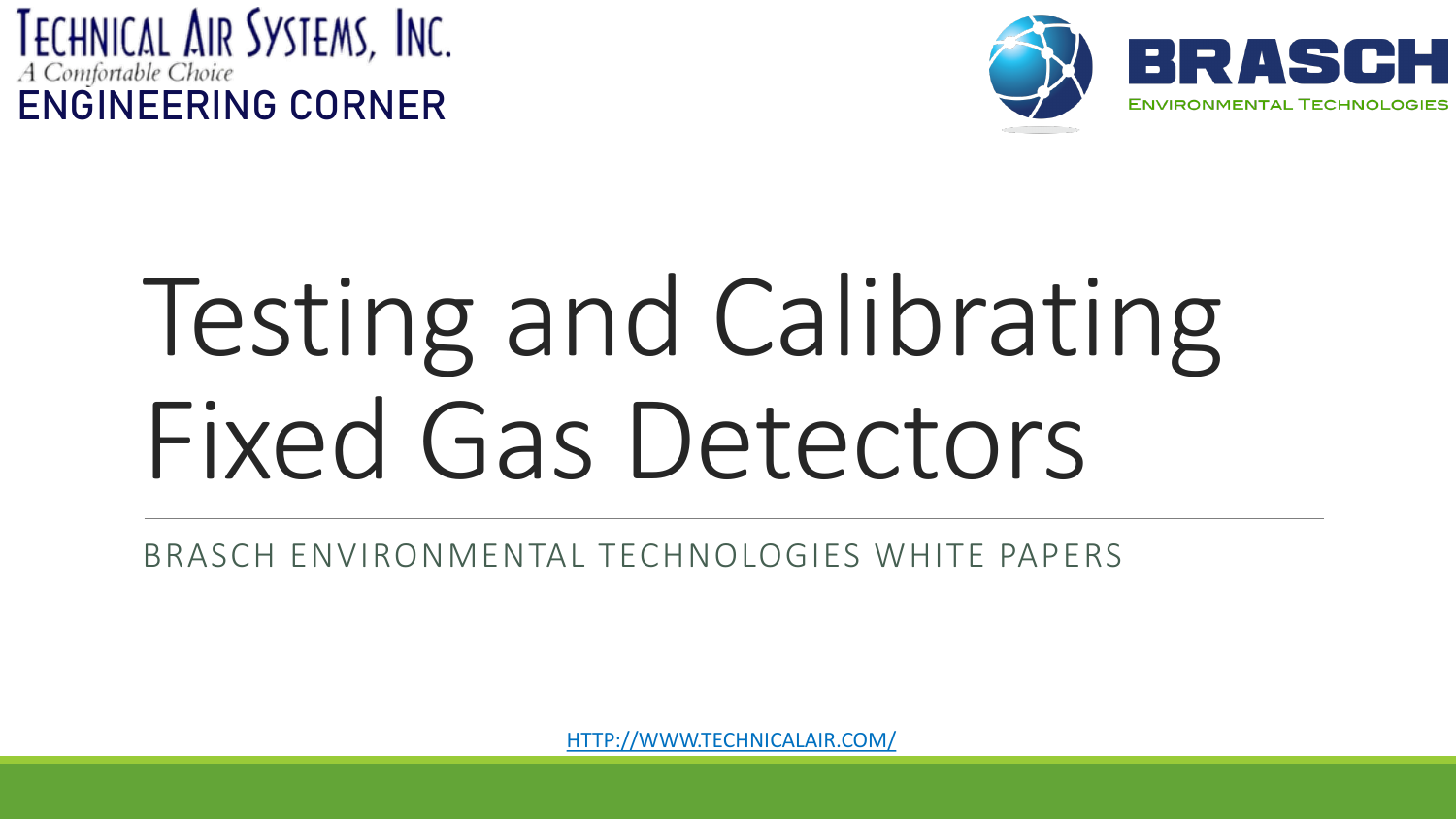#### Introduction



- **•One of the most common questions about gas detectors is: "How do I know** it's working?"
- **•Whether it is a brand new unit or a seasoned veteran, knowing that a gas** detector will perform its job is of paramount importance
- **Red lights and alarms are a good indication that something is wrong, but** waiting for them before taking action could have disastrous consequences
- **ELI** Likewise, green lights and zeros on a display does not necessarily mean the detector is good to go
- **Proper care and maintenance is necessary to get the most out of any gas** detector, and this requires periodic tests and checks
- **The more frequently these are performed, the quicker any issues can be** caught and resolved
- **-This paper will cover the different types of tests and checks, why they are** important, and when to perform them

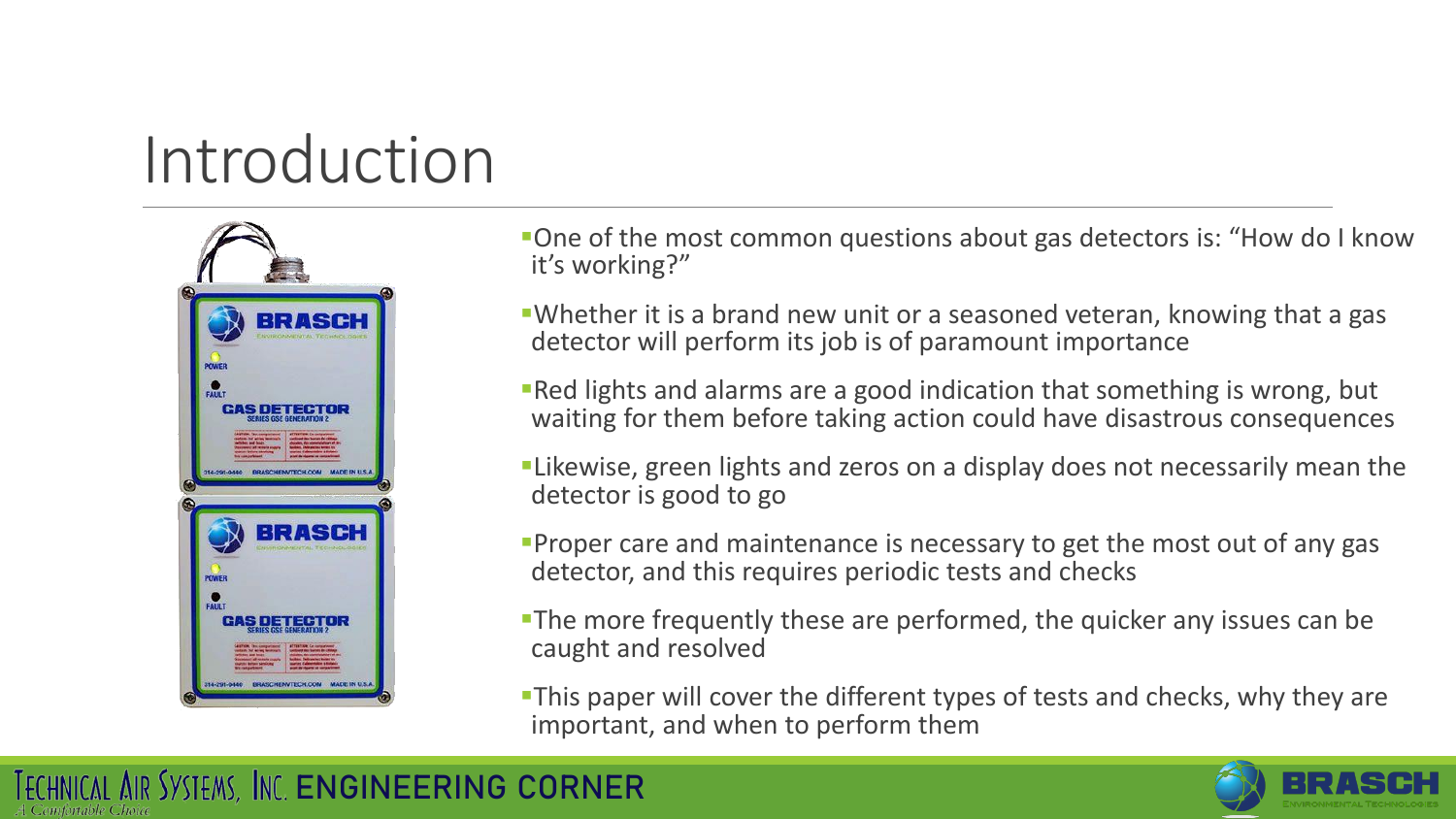## Bump Test

- **A** bump test is a qualitative function check during which sensors are exposed to gas at both a high enough concentration and for a long enough time to activate alert and/or alarm indicators
- **The goal is to assess the response of a sensor and verify that the** equipment is working as intended
- A bump test does not check the accuracy of a sensor; it only checks that the sensor is functioning
	- As a result, having a known concentration of test gas is not necessary
- **In many cases, using a common source of unmeasured gas will be** adequate



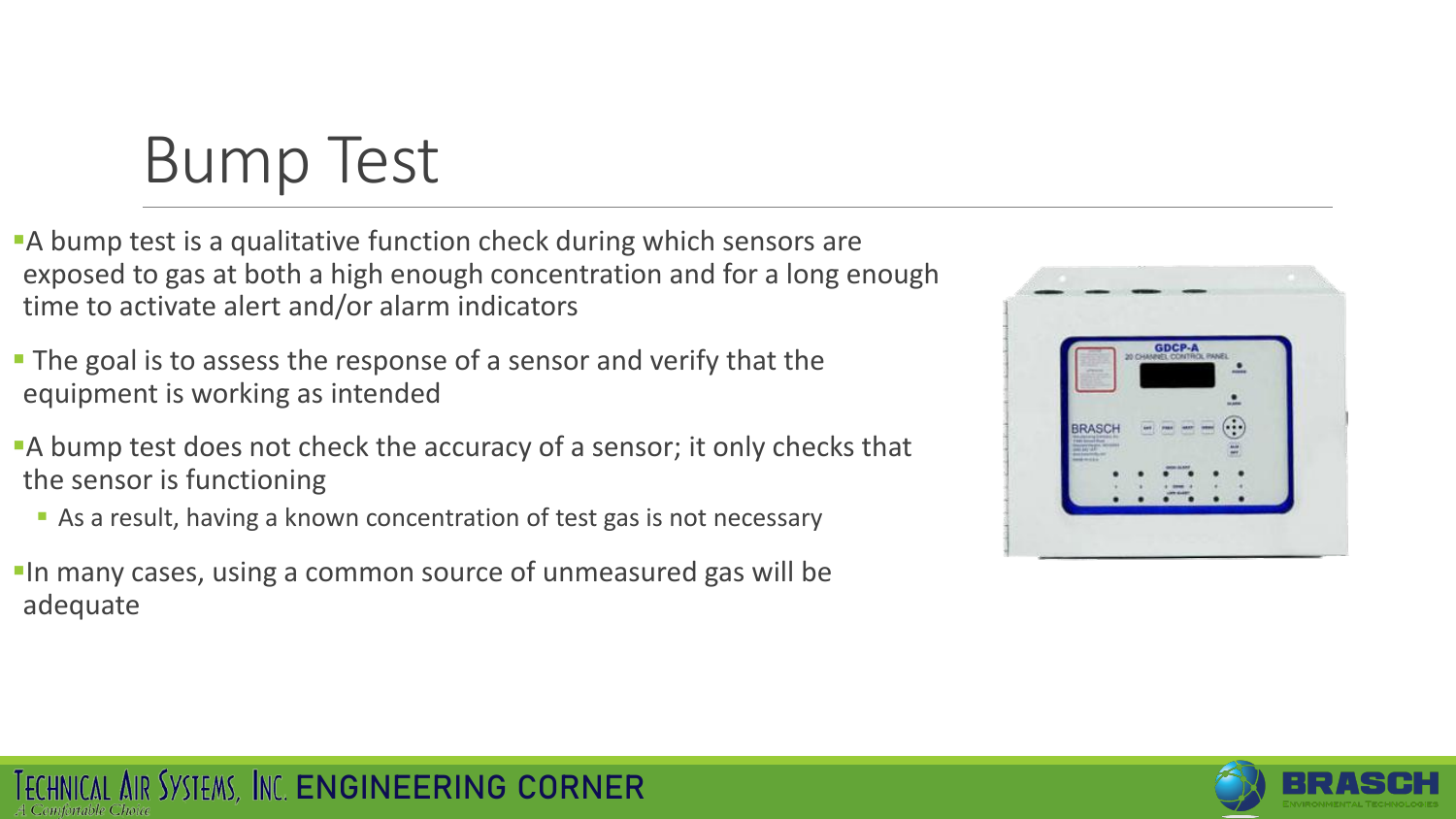## Bump Test (continued)



**For example, carbon monoxide detectors can be tested by running a** gasoline engine in the vicinity

**A** detector that passes a bump test will respond quickly to the gas with all indicators and alarms activating at the appropriate time

**These factors will vary depending on the make and model of the gas** detector being tested, but guidelines can often be found in manufacturer documentation

**A** detector that fails a bump test will either not respond to gas, or respond to gas in an unreasonable amount of time

**This can be the result of debris blocking the sensor from measuring the** gas, or it could be that the sensor is out of calibration

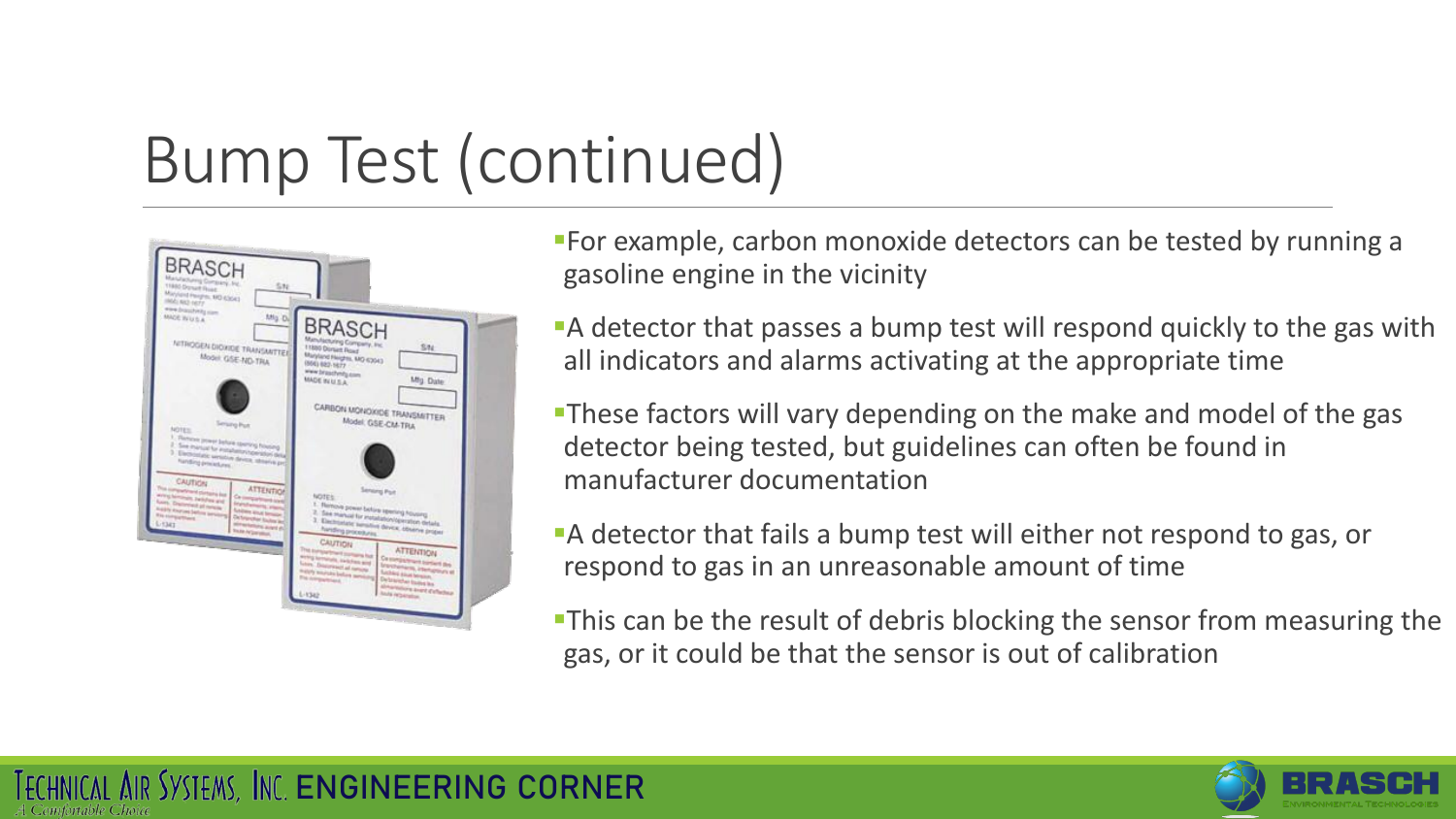#### Calibration Check

- **A calibration check is a quantitative test with a known concentration of gas that** demonstrates the sensor responds to gas within the manufacturer's specified tolerances
- **Every calibration check starts by evaluating the reference point in clean air** 
	- **This is typically zero for most toxic and combustible gases, but some gases differ, like** oxygen at 20.9%.
- **•Once this reference point is established, a known concentration of test gas is** applied to the sensor
- **The concentration should ideally be high enough to trigger some alert or alarm** state without exceeding the maximum range of the detector
- **The gas should also meet NIST standards.**
- **If the detector reads a value or displays an alert/alarm status within an** acceptable range of the test gas concentration (usually ±10-15%), then the calibration is considered to be valid
	- **If not, the sensor needs to be recalibrated**





#### TECHNICAL AIR SYSTEMS, INC. [ENGINEERING CORNER](http://www.technicalair.com/engineering-corner)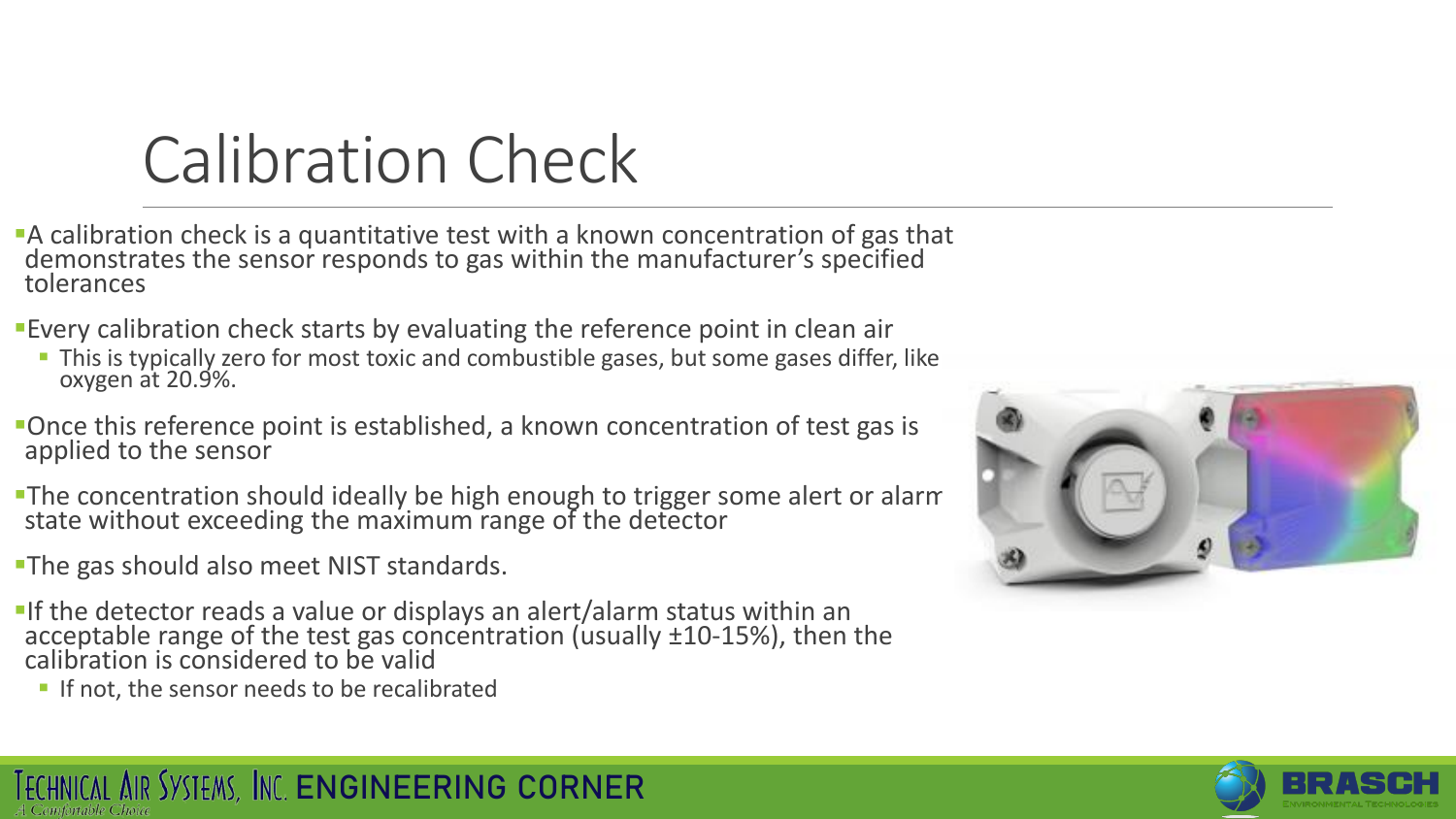## Recalibration



**Recalibration is the adjustment of sensor response to achieve a desired** value based on a known concentration of test gas

**These adjustments account for sensitivity drift, sensor degradation,** and other environmental factors

**The recalibration process depends heavily on the make and model of a** gas detector and should only be performed by trained, qualified personnel

**•Consulting the manufacturer is the best way to determine the process** for a specific model of detector

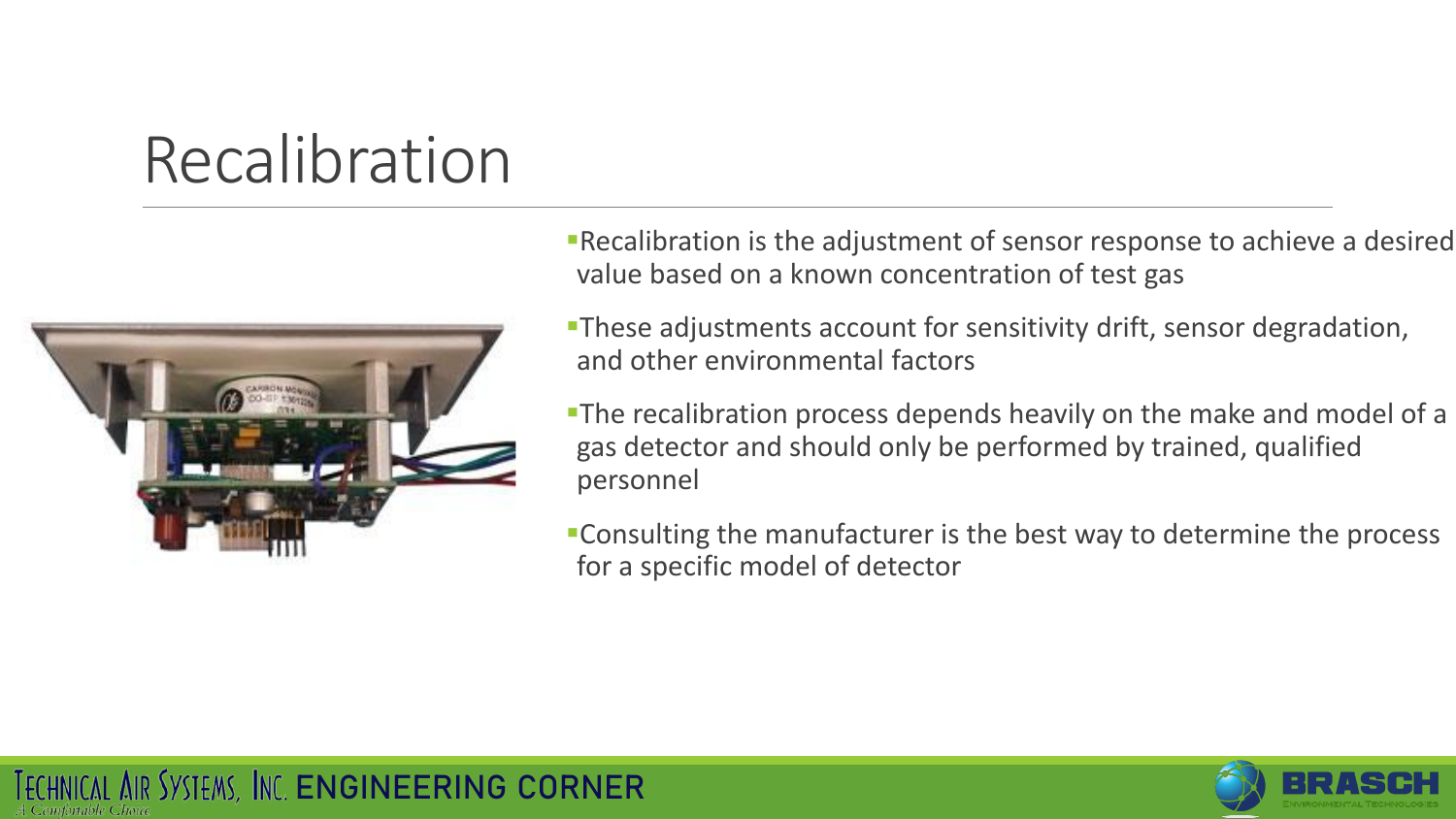# Testing Frequency

- ▪Manufacturer guidelines, internal policies, and regulatory recommendations and requirements all contribute to the testing frequency
- ▪Most fixed detectors are suggested to be bump tested on a bi-yearly, quarterly, or monthly basis
- **The more frequent the testing, the quicker any potential issues can be addressed**
- **Example 1 FRegardless of the scheduled frequency, a bump test should always be performed** after exposure to any of the following:
	- **Change in work environment**
	- **Extreme environmental conditions**
	- **EXPLO Highly concentrated target gas**
	- Solvent vapors
	- **Corrosive gases**
	- Poisons
	- Inhibitors
- ▪Consult the detector's instruction manual or manufacturer for more details on abnormal operating conditions or events





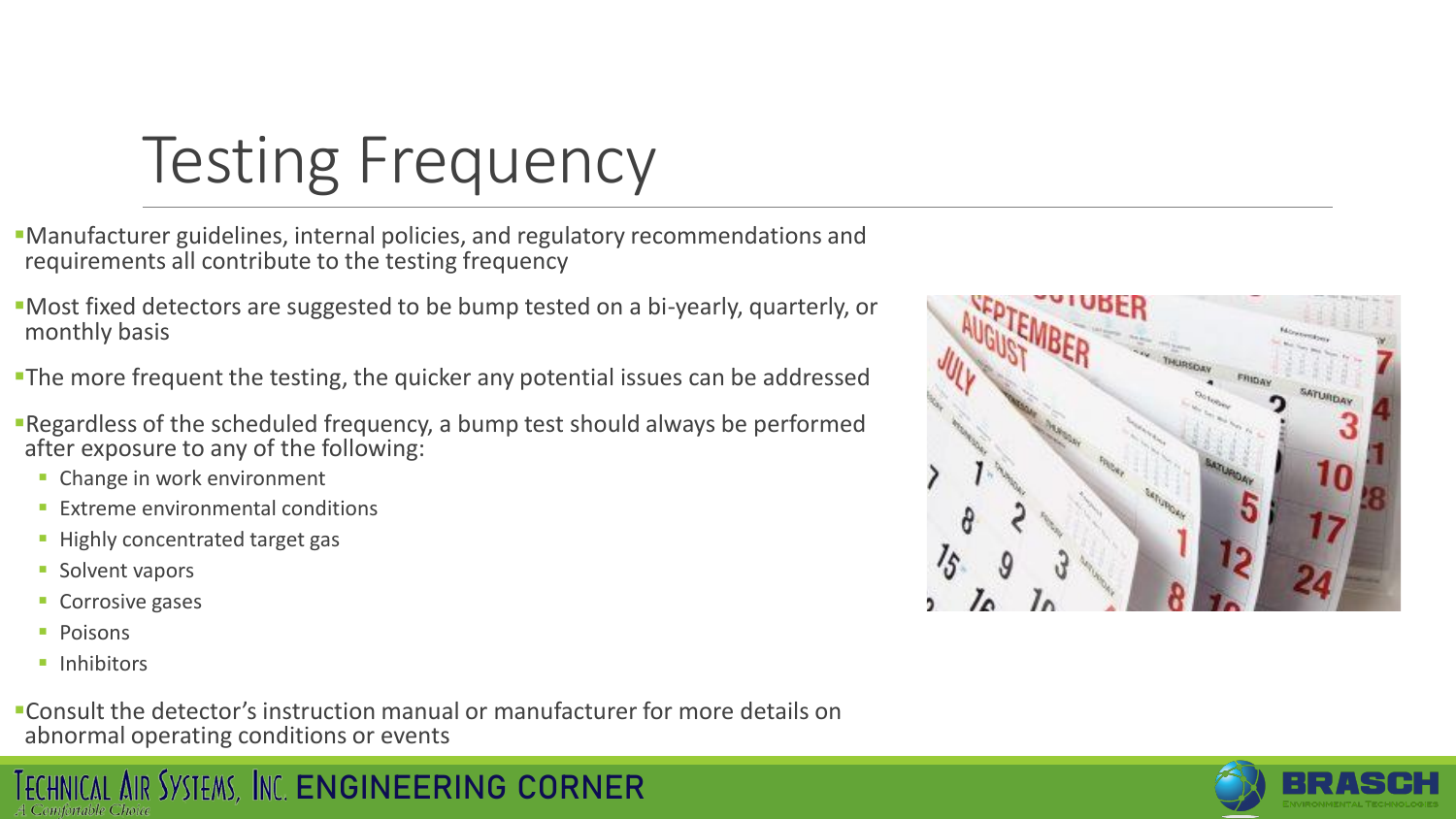# Testing for an Inspection



**Outside of regularly scheduled testing, it is sometimes necessary to** perform a special test to pass an inspection

**The type of testing will depend on the type of inspection** 

**Below are the three most common inspections and the associated tests** required for completion

- Visual Inspection No Test
- Maintenance Inspection Bump Test
- Analytical Inspection Calibration Check

**The exact requirements and pass/fail criteria will depend on regulations** and the inspector, but the vast majority of inspections will fall into at least one of these categories

**Being prepared and knowing what to expect will greatly increase the** likelihood of passing an inspection

**In some cases, an inspector may accept a certificate of calibration from the** detector manufacturer in place of analytical testing

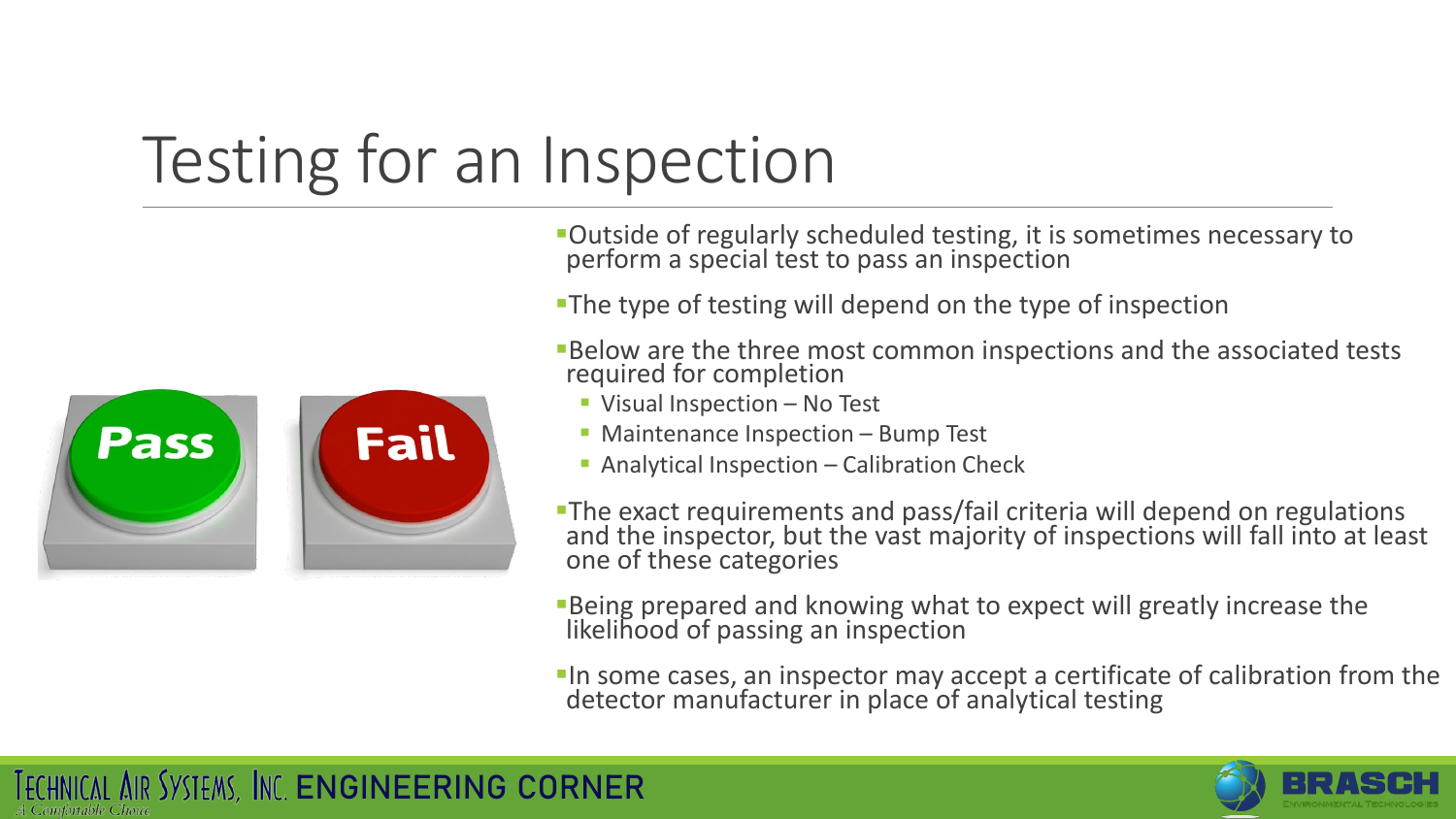## Other Considerations

**Performing any test or check requires simulating an environment** 

- **This may involve placing a calibration cup over the sensor or sealing an area around the sensor to** limit the amount of gas that is needed
- **In either case, always clean the detector of any dirt or debris and inspect it for any signs of wear or** corrosion before applying gas
- **If performing a bump test with an unknown or unregulated gas mixture, be careful not to damage** the sensor with too high a concentration or with a mixture containing contaminants or poisons
- **If performing a calibration check, do not use expired gas as some gases may deteriorate over time** and drift away from the indicated concentration
- **Regardless of the maintenance, keep a record**

TECHNICAL AIR SYSTEMS, INC. [ENGINEERING CORNER](http://www.technicalair.com/engineering-corner)

**Tracking tests and checks over time provides a picture of the detector's overall health and can predict** when service like recalibration may be needed

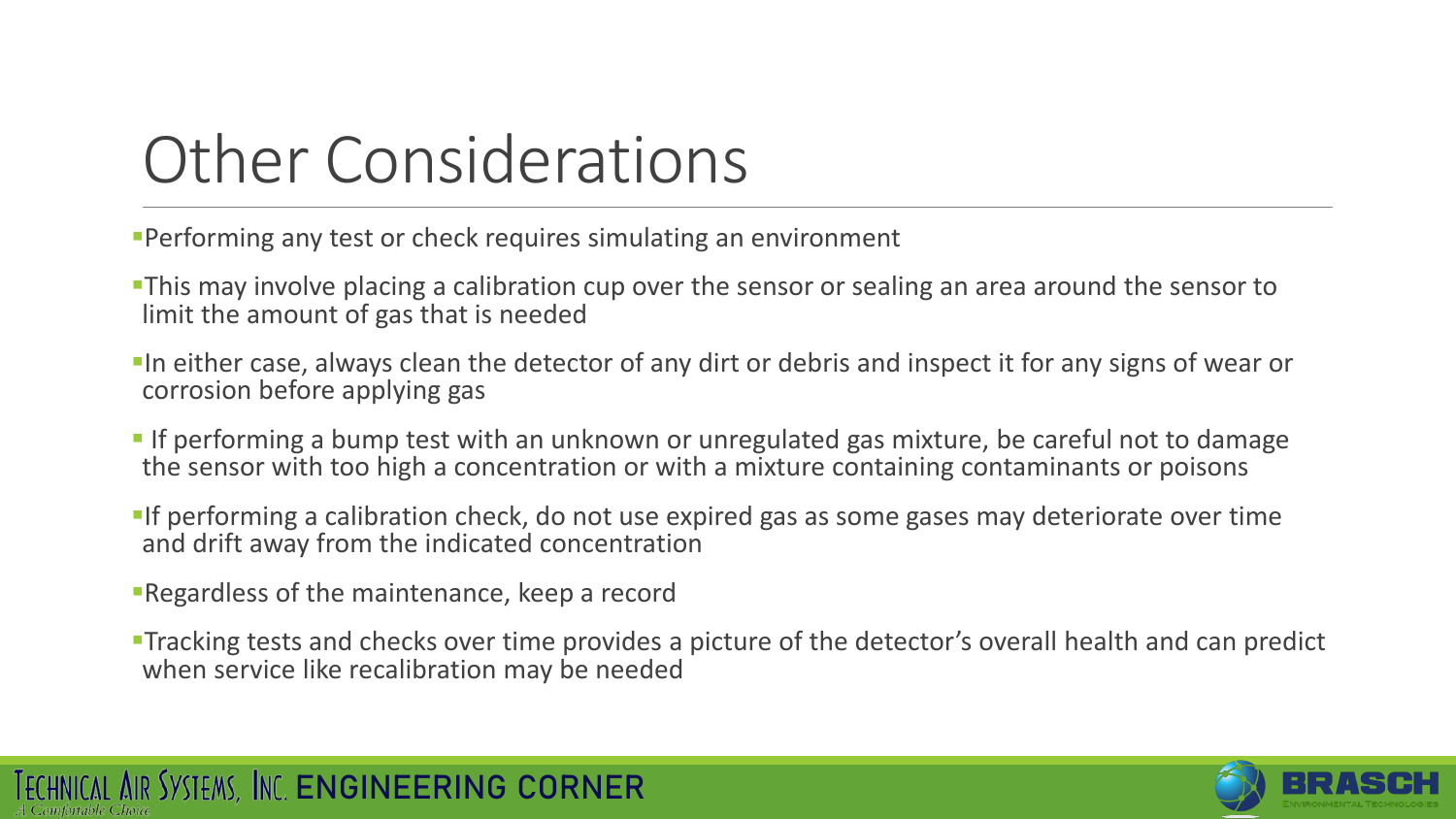# Conclusion

- **In short, bump tests verify the functionality of a detector while calibration checks verify the** accuracy
- **If the primary concern is knowing that the detector will respond to gas and activate some** ventilation equipment, a bump test is the way to go
- **This method of testing requires the least time and materials to perform, and in most cases, is** sufficient for demonstrating the continued operation of the detector
- **However, if determining the accuracy of the detector is more important, performing a** calibration check will be necessary
- **Should any test or check fail, the detector will need to be recalibrated**
- **Regular maintenance and evaluations are key to extending the life of a detector and ensuring** that it is always ready to save lives